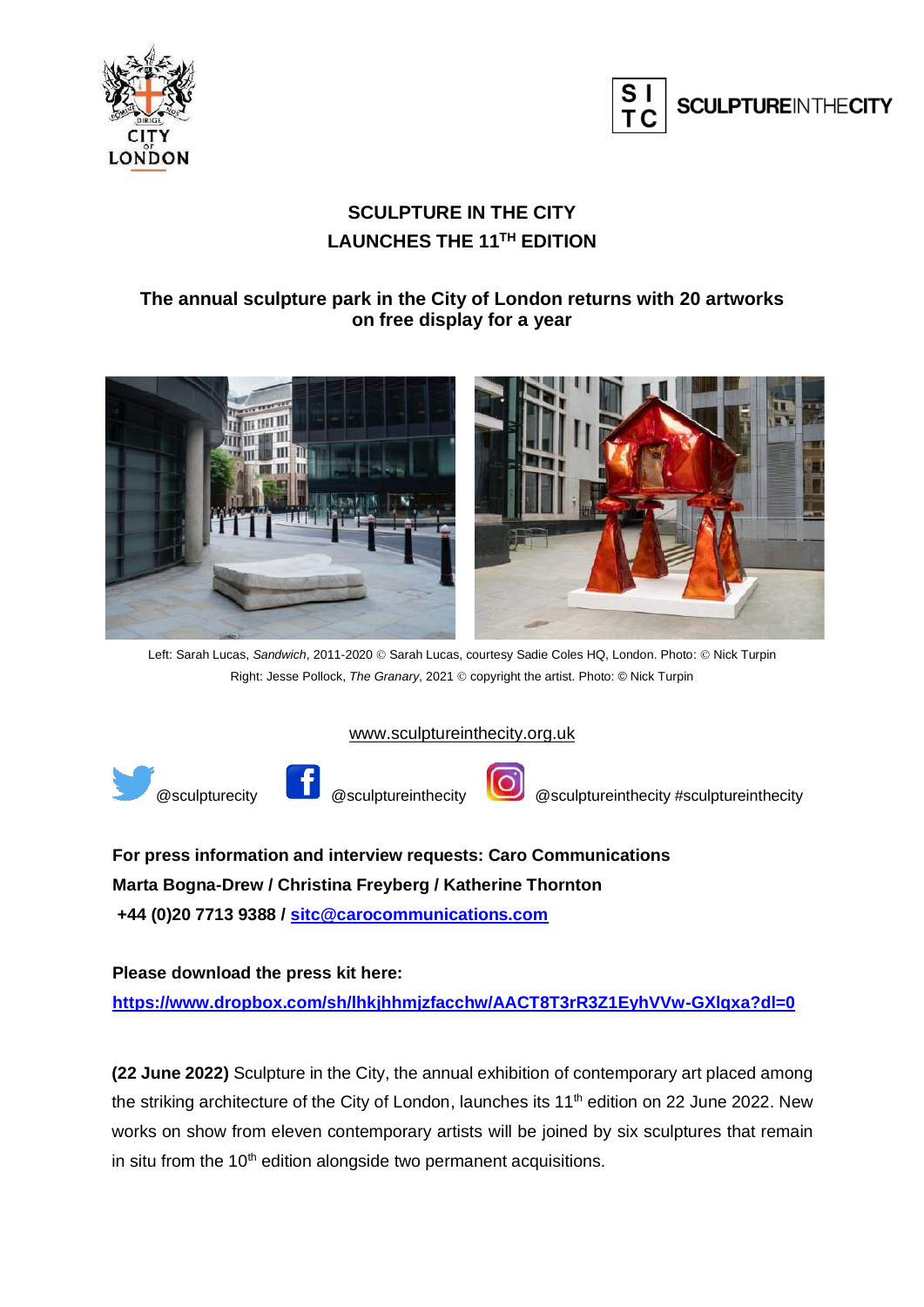



This free, outdoor public art exhibition showcases works by established and emerging artists, with each piece selected for its ability to create a relationship and dialogue with the complex urban environment of the Square Mile. Comprised of different forms, mediums and sizes, the  $11<sup>th</sup>$  edition of Sculpture in the City provides an opportunity to experience and engage with world-class contemporary public art.



Left: Victor Seaward, *Nests*, 2022 © courtesy of Victor Seaward and Brooke Benington. Photo: © Nick Turpin Right: Emma Louise Moore, *Miss*, 2021 © copyright the artist. Photo: © Nick Turpin

Carved from Carrara marble, *Miss*, 2021, by **Emma Louise Moore** becomes translucent when penetrated by the sun, making the passing of time tangible. Sited on the corner of 99 Bishopsgate and Wormwood Street, the surroundings create passing shadows and moments of inactivity, so that the illumination of the work is ephemeral, with its activation by the sun a momentary phenomenon. **Victor Seaward**'s *Nests*, 2022, takes the form of imagined phantasmagorical fruits that function simultaneously as aesthetic sculptures and functional bird nests. Made from enamel and epoxy resin on 3D printed PETG, the sculptures hang on trees outside 99 Bishopsgate as well as Aldgate Square, next to The Aldgate School, and in accordance with RSPB guidelines, offer a safe and comfortable environment for birds nesting

Within the churchyard of St Botolph-without-Bishopsgate, is **Alice Channer**'s work *Burial*, 2016. Initially shown as part of the  $10<sup>th</sup>$  edition, the work highlights the variations of time, with two 'stretched' Corten Streel rocks cast from concrete pieces collected from demolition sites across London. A short walk away at 100 Bishopsgate, **Mike Ballard**'s *Rough Neck Business*, 2019, also remains on show from the  $10<sup>th</sup>$  edition. Symbolising the fluidity and regeneration of the city, two links of a chain, fashioned from hoardings sourced from sites across London, this artwork represent the past and future respectively.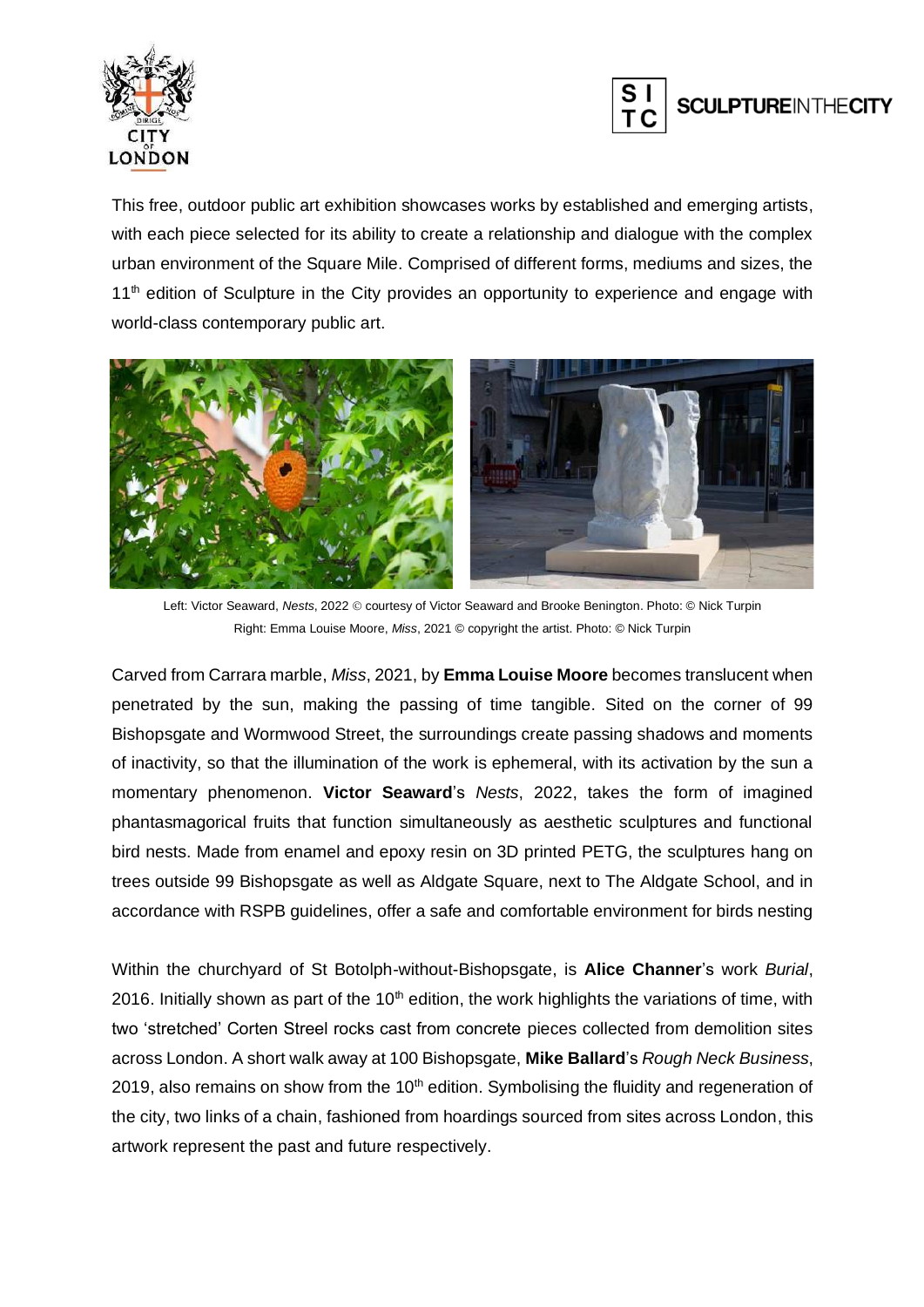





Left: Ugo Rondinone, *summer moon*, 2011 © Ugo Rondinone, courtesy Sadie Coles HQ, London. Photo: © Steve White Right: Emma Smith, *We*, 2019 © copyright the artist. Photo: © Josh Murfitt

**Ugo Rondinone**'s *summer moon*, 2011, belongs to a long-running sculpture series of trees. Located on Undershaft, next to St Helen's Church, the stark white form of this ancient olive tree in painted aluminium is both a meticulous recreation of a real tree and an avowedly artificial object. In its solitary, displaced and denuded appearance, the work speaks dually of life and death, the unbridgeable gulf between nature and artifice. As Ugo Rondinone explained in 2006, "Through a cast olive tree you can not only experience the lapse of real time, that is lived time, frozen in its given form, but through this transformation also a different calibrated temporality. Time can be experienced as a lived abstraction, where the shape is formed by the accumulation of time and wind force." Close by, at 22 Bishopsgate, Crosby Square, is **Sarah Lucas**'s large-scale sculpture, *Sandwich*, 2011-2020. Its horizontal configuration simultaneously satirises and celebrates the commonplace foodstuff as a proletariat symbol. While the austerity of the work in concrete elevates and inverts the object's ordinariness with irreverent humour.

**Eva Rothschild**'s work, *Cosmos*, 2018, is composed of three 3.5m high slatted structures leaning into and supporting each other. Unveiled as part of the  $10<sup>th</sup>$  series, and sited on Undershaft, between Aviva and The Leadenhall Building, this work elicits a physical and aesthetic response, necessitating the viewer to walk around the work and the architectural surroundings. **Oliver Bragg**'s work *In Loving Memory*, 2020, also appeared in the 10<sup>th</sup> series, mimicking memorial plaques that pay homage to persons, places or abstract ideas. Ten engraved bench plaques range from the optimistic to the revelatory, often relying on humour. Featured in seven locations, including Undershaft, next to St Helen's Church; Jubilee Gardens and Fen Court Garden, they have recently been acquired by Sculpture in the City.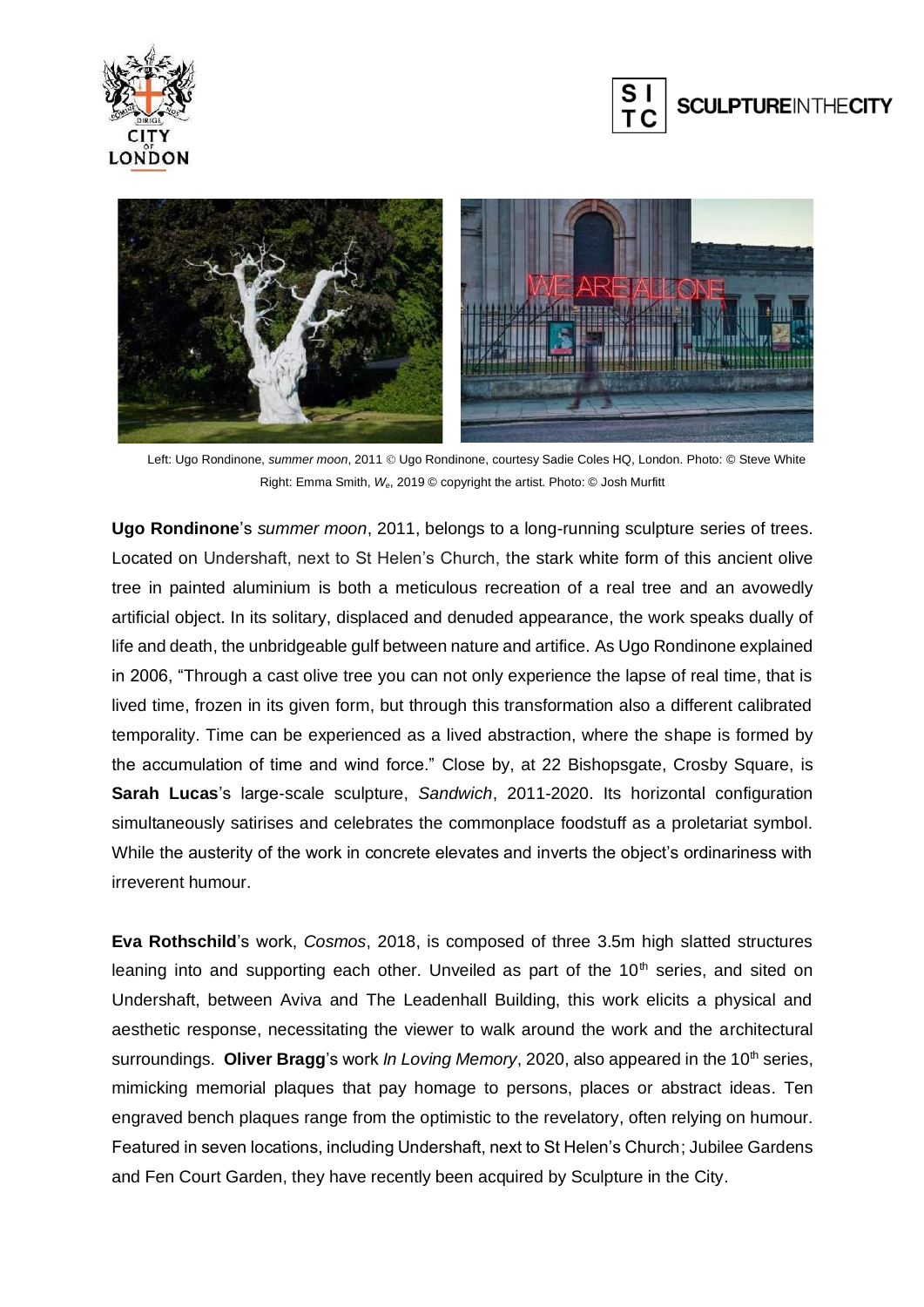





Left: Claudia Wieser, *Generations,* (Part 2), 2022 © courtesy the artist; Sies + Höke, Dusseldorf. Photo: © Nick Turpin Right: Shezad Dawood, *Invasion*, 2019 © courtesy the artist and New Art Exchange. Photo: © Recce Straw

**Emma Smith**'s neon text work, *W<sup>e</sup>* 2019, highlights the precarious nature of relationships and the constant flux between states of togetherness and isolation. Mounted on The Leadenhall Building, the work initially reads WE ARE ALL ONE. However, the first L in the word ALL flickers as if faulty, resulting in a change between the statements WE ARE ALL ONE and WE ARE ALONE, offering a paradox between a group and shared experience. Inspired by her archive, **Claudia Wieser** has created *Generations (Part 2), 2022*, a site-specific artwork on the underside of the escalators leading up to Leadenhall Building. The vinyl collage weaves various narratives together from the ancient past to the present day, inviting the viewer to consider their place in time at the centre of a continually evolving and relentless world.

At Leadenhall Market, **Shezad Dawood** presents *Invasion*, 2019, a neon sculpture in the form of an invading monster emerging from the arcade into the public realm. Reminiscent of a character in digital video games from childhood, the work explores video games as Cold War propaganda. Located nearby at the Beehive Passage, **Guillaume Vandame**'s *symbols*, 2019- 2021, remains in situ from 2021, consisting of 30 unique flags from the LGBTQ+ community, including the original Pride Flag designed by Gilbert Baker in San Francisco in 1978 to its newest iteration by Daniel Quasar in 2018, and celebrating the diversity of gender, sexuality and desire today. On Cullum Street, **Bram Ellens**' *Orphans* (2018-2020), also included in the 10<sup>th</sup> edition, has given a new lease of life to old paintings collected from those who have passed away. The original shapes have a spirituality and timelessness that evoke a feeling of resignation and inner silence.

Outside Fenchurch Street Station, visitors will be able to see **Jun T. Lai'**s *Bloom Paradise*, 2019, that was part of the 10<sup>th</sup> edition. Symbolising hope and positivity, the lotus flower has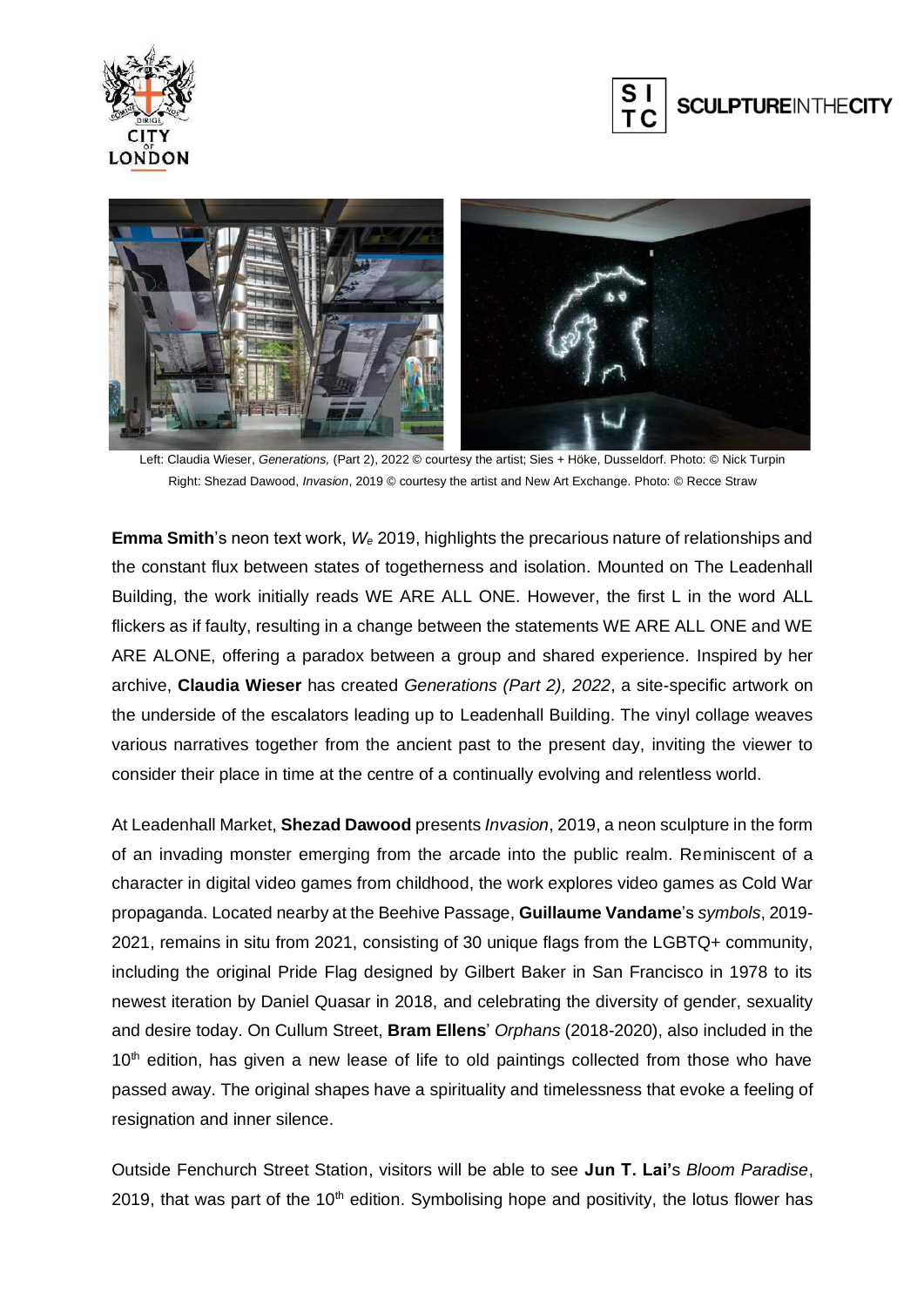



inspired the three-dimensional sculptures, the 'Flower of Hope', the 'Flower of the Sky' and the 'Flower of Life'.



Left: Pedro Pires, *Habitat,* 2021 © copyright the artist. Photo: © Nick Turpin Right: Pedro Pires, *Habitat,* 2021 © copyright the artist. Photo: © Nick Turpin

Heading over to Cunard Place, is **Jesse Pollock**'s life-sized traditional English grain store steel sculpture, *The Granary*, 2021, finished in pearlescent candy orange. Symbolising a desire to return to an idyllic past, the beaten surface reflects the brutal reality of material hardship, discord, class division and racism, highlighting what we have lost or stand to lose from crises affecting rural life today. **Pedro Pires**'s sculpture *Habitat*, 2021, encourages the viewer to look at the work within an ecological, environmental and sustainable context, offering a commentary on how the decline of this ecological balance is ongoing and the threat it poses to our future on the planet.

Winner of the inaugural Aldgate Square Commission supporting emerging artists in the UK, is *Earthing*, 2022, by **Jocelyn McGregor**. Located in Aldgate Square, next to St Botolph without Aldgate Church, this site-specific tactile public sculpture, acts like a magnifying glass to explore interconnections between the synthetic and organic worlds in urban spaces, with the human body as the conduit between the two. The title references activities that aim to reconnect the viewer with the earth.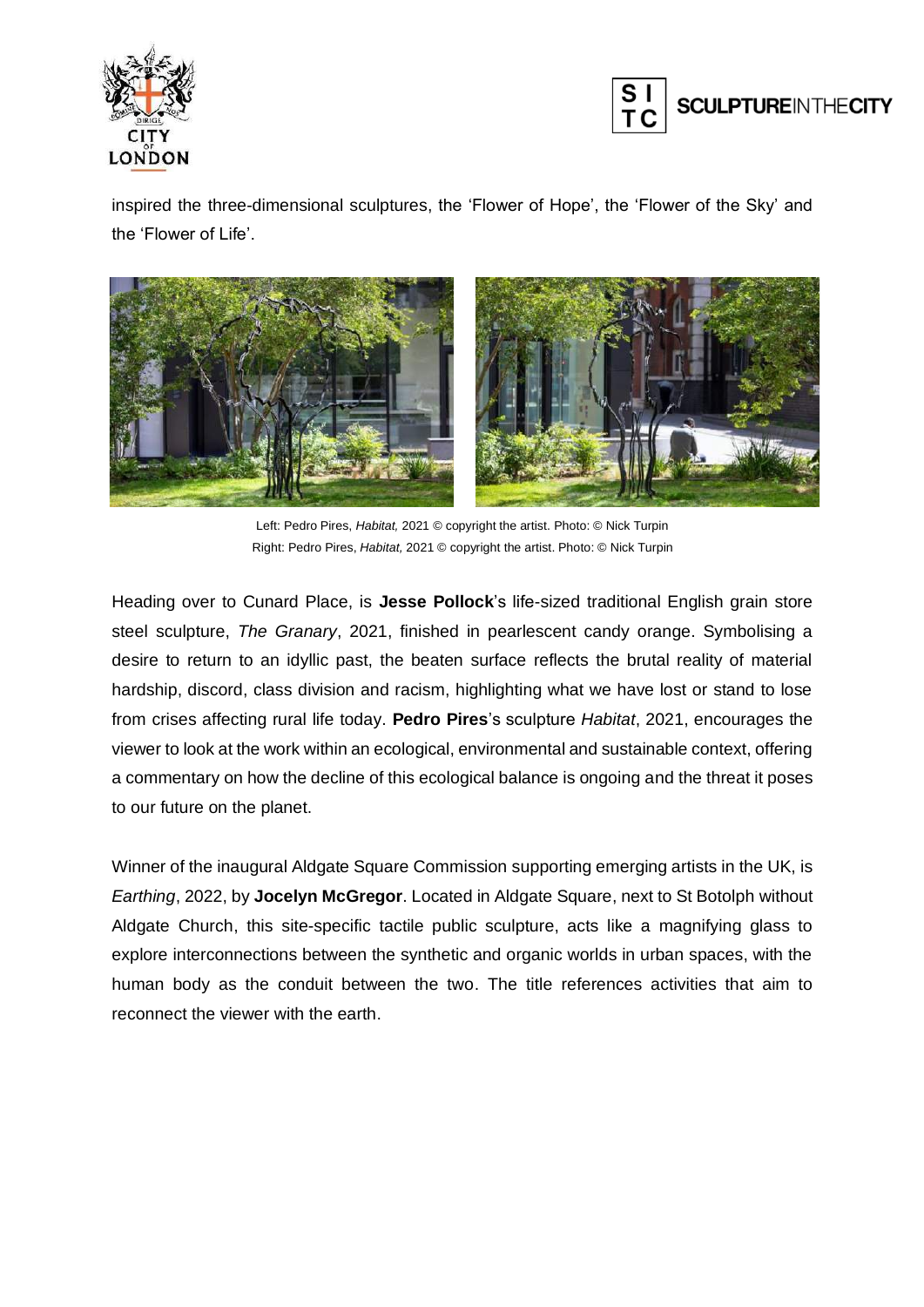





Left: Jocelyn McGregor, *Earthing*, 2022, © copyright the artist. Photo: © Nick Turpin Right: Bosco Sodi, *Untitled*, 2013 © copyright the artist; courtesy of König Galerie. Photo: © Nick Turpin

**Bosco Sodi** was inspired to cast the damaged stalagmite sawdust-mix forms, *Untitled*, 2013, after saltwater damaged the majority of the contents in his pier-based studio after Hurricane Sandy hit New York in 2012. These organic bronze sculptures, on view at 70 St Mary Axe, represent creation and destruction, both of time and in nature, as well as providing a symbol of hope in response to the consequences of climate change. Close by on the pedestrianised space is **Elisa Artesero**'s *The Garden of Floating Words*, 2017, acquired by Nuveen Real Estate following the 2019 edition. Within a garden space, a vertical neon poem features on tall acrylic stands, that appears to float during darkness, providing visual interest within the built environment.

**Stella Ioannou, Artistic Director of Sculpture in the City,** says, "As we emerged from the challenges of the last two years with renewed energy, it is with a message of optimism that we present this 11th edition of Sculpture in the City. As ever, it wouldn't have been possible without the vision and support of the City of London and project partners, and of our amazing artists, who have contributed to make this 11th edition an incredible journey through the best of what contemporary sculpture has to offer. As we welcome everyone back to the City, we hope this year's sculpture park will engage and stimulate the public, including visitors, tenants, office workers and residents alike. We might even have some new avian residents this year."

**Chair of the City of London Corporation's Culture, Heritage and Libraries Committee**, **Wendy Hyde,** says: "Sculpture in the City is a cultural cornerstone of the Square Mile and we are delighted to welcome it back this year. It's great to feel the City buzzing again. Must-see exhibitions like these are key to creating this feel-good factor."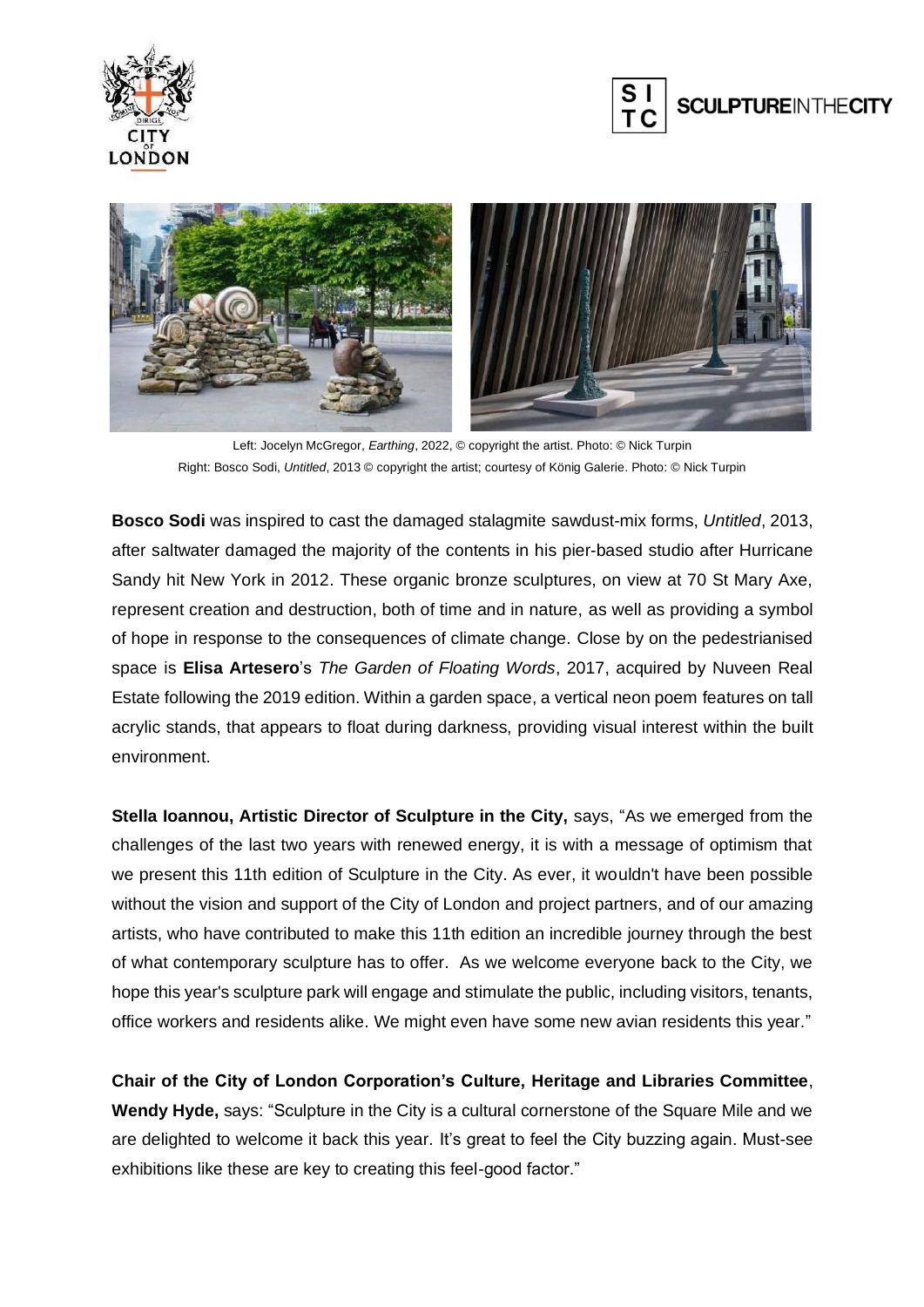



**Geoff Harris, title, Nuveen Real Estate,** says: "The Square Mile boasts some of the most striking and innovative buildings in the world. But alongside these aerial attractions this district is also developing at ground level; dealing with the challenges that accompany growth, humanising the ground plane experience, softening its space with landscaping and art to create areas for respite. It's a feat of aspiration, yet rooted in reality. An international cityscape with a curated skyline.

We have been involved with Sculpture in the City for a number of years now. It is wonderful to have the opportunity to be part of such a worthy initiative and to see how it has been embraced and that it continues to grow each year."

Over eleven editions, Sculpture in the City has brought works by established international artists and rising stars to those who live and work in the City, and its visitors, and has provided a platform for international artists to find new audiences. Since 2011 it has grown significantly, showcasing 141 artworks from 121 artists, and working with the City of London Corporation, in partnership with 9 local business partners to bring these works to the skyscrapers and historic spaces of the City of London insurance district.

#### **Education**

The 2022 edition is also accompanied by Sculpture in the City Learning, a new digital learning programme, facilitated by Urban Learners and supported by Digital Learning Programme Partner, Our City Together. The online platform features activities, instructional videos and easy-to-access materials to offer an original perspective on the relationship between art, architecture and the City.

From Autumn 2022, Education Workshops will recommence with artists, architects and partner company volunteers coming together to participate in workshops with young people, led by Urban Learners.

#### **Bloomberg Connects**

A guide to Sculpture in the City is also available through Bloomberg Connects, which features artists speaking directly about their work and provides a new way to explore all eleven editions of artworks on display, both in-person and virtually.

A free digital guide to cultural organisations around the world, Bloomberg Connects makes it easy to access and engage with arts and culture from mobile devices, anytime, anywhere.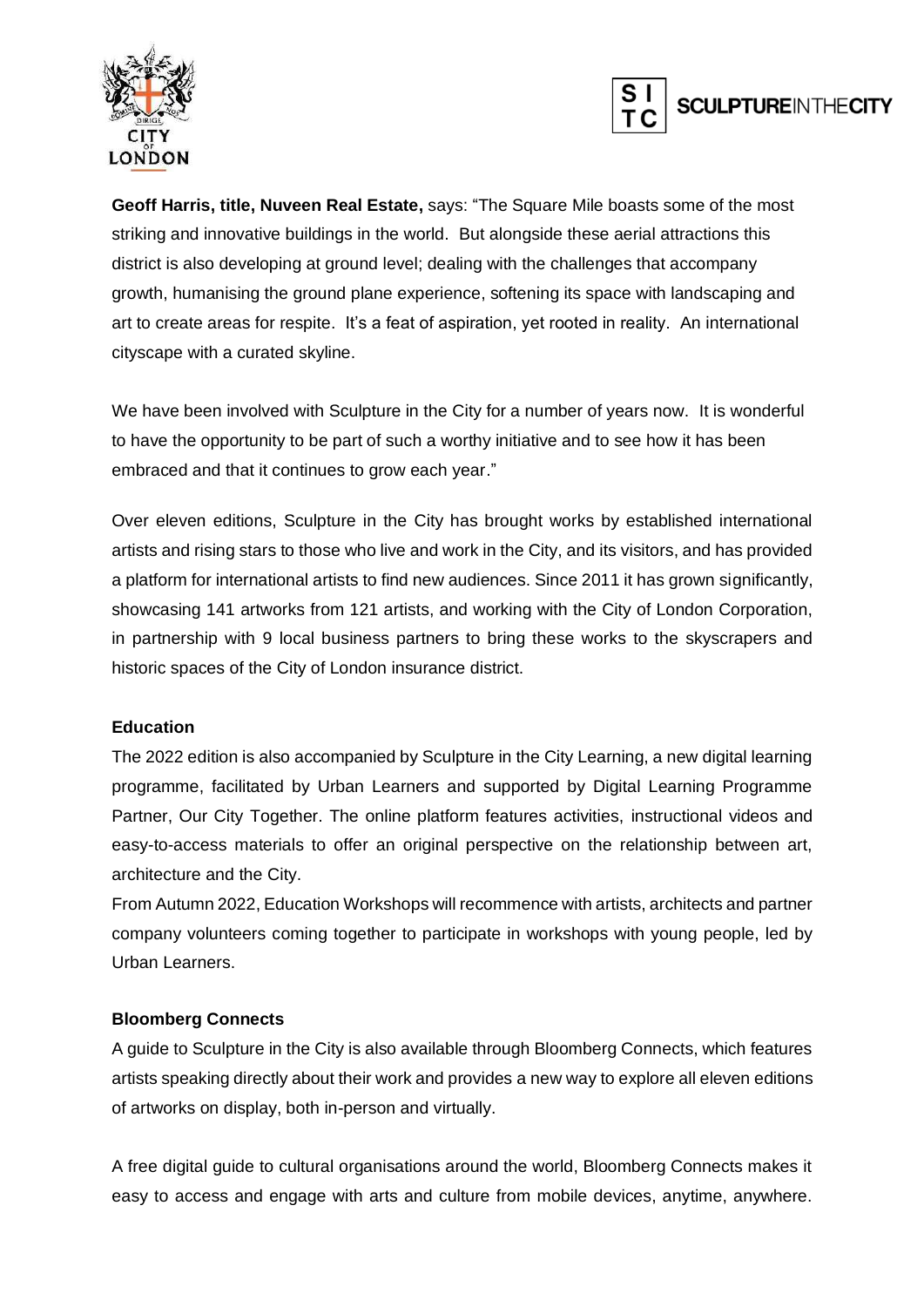



The app offers the ability to learn about current exhibitions and displays at a portfolio of participating cultural partners through dynamic content exclusive to each organisation. Features include expert commentary, video highlights, pinch-and-zoom capability, multilingual guides and exhibition and way-finding maps.

The 11<sup>th</sup> edition of Sculpture in the City can now be found on the app, with the past ten editions available to view. In addition, an audio feature is available about the Aldgate Square Commission, capturing Jocelyn McGregor's fabrication journey through sound bites, interviews and immersive commentary. Download the app via Apple Store or Google Play.

Sculpture in the City  $11<sup>th</sup>$  edition opens to the public on 22 June and is supported by the City of London Corporation.

#### **ENDS**

#### **Notes to Editors**

Sculpture in the City is an annual exhibition of contemporary art placed amidst the iconic architecture of the City of London, accompanied by a free programme of events and educational activities. A unique collaboration between the City of London Corporation (the fourth largest funder of heritage and cultural activities in the UK, investing over £130m every year), local businesses, and the art world, Sculpture in the City provides an opportunity for new audiences to engage with established and emerging contemporary artists. In partnership with the Barbican, Guildhall School of Music & Drama, London Symphony Orchestra, and Museum of London, the City Corporation is leading the development of Culture Mile between Farringdon and Moorgate, a multi-million-pound initiative to create a new cultural and creative destination for London. The initiative is delivered through a partnership between the City of London Corporation in collaboration with Aviva, Bloomberg, Brookfield Properties, CC Land, Hiscox, London & Oriental, Nuveen Real Estate, Tower 42 and 22 Bishopsgate.

Project Patrons: Aon, JSRE 30 St Mary Axe Ltd; Leadenhall Market, Mtec, PLP Architecture, Price & Myers

With thanks to participating artists, galleries and representatives: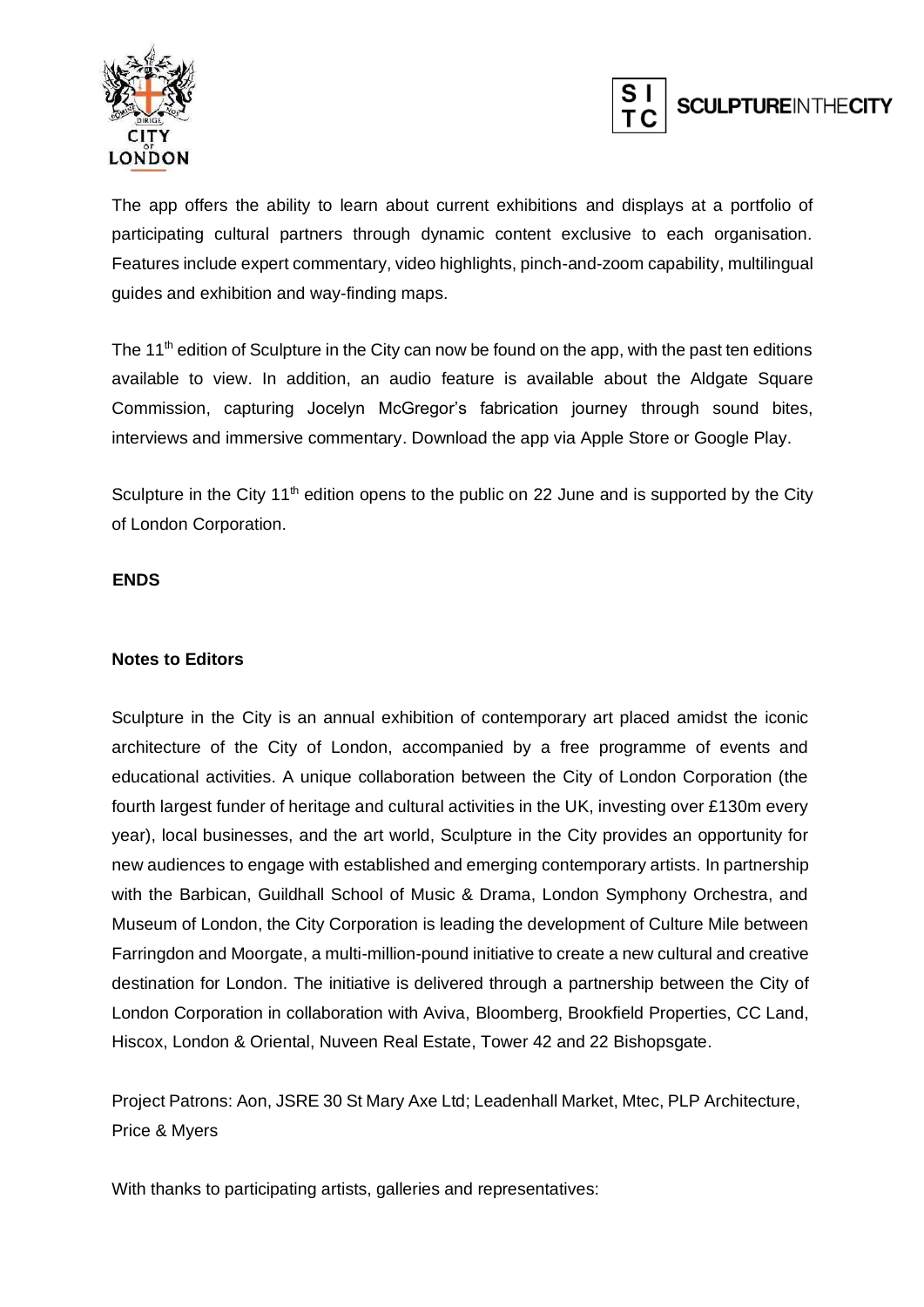



Alice Channer, Bosco Sodi, Bram Ellens, Brooke Benington, Claudia Wieser, Elisa Artesero, Emma Louise Moore, Emma Smith, Eva Rothschild, Guillaume Vandame, Jesse Pollock, Jocelyn McGregor, Jun T. Lai, König Galerie, Konrad Fischer Galerie, Mike Ballard, Ministry of Culture, Taiwan, Modern Art, London, Oliver Bragg, Pedro Pires, Sadie Coles HQ, Sarah Lucas, Shezad Dawood, Sies + Höke, Ugo Rondinone, Victor Seaward.

#### **Arts Advisory Group**

The Arts Advisory Group includes: Jane Alison, Head of Visual Arts, Barbican Art Centre; Iwona Blazwick OBE, Former Director, Whitechapel Gallery; Wendy Fisher, Collector and Philanthropist; Whitney Hintz, Hiscox Curator; and Andrea Schlieker, Tate Britain. In 2020we also welcomed guest artist Thomas J Price, who exhibited in Sculpture in the City in 2018; and Sepake Angiama, Artistic Director, Iniva.

#### **About the City of London Corporation**

The City of London Corporation, which owns and manages Guildhall Art Gallery, is the governing body of the Square Mile dedicated to a vibrant and thriving City, supporting a diverse and sustainable London within a globally-successful UK.

The City of London Corporation is the fourth largest funder of heritage and cultural activities in the UK and invests over £130m every year.

The City Corporation has launched Destination City, a bold new vision that will boost the vibrancy of the City and drive forward its recovery from the pandemic.

As part of their overall investment, the City Corporation will annually invest £2.5m to enhance the Square Mile's leisure offer to ensure it remains a world-leading destination for workers, visitors and residents.

In partnership with the Barbican, Guildhall School of Music & Drama, London Symphony Orchestra, and Museum of London, the City Corporation is leading the development of Culture Mile between Farringdon and Moorgate, a multi-million-pound initiative to create a new cultural and creative destination for London.

[www.cityoflondon.gov.uk](http://www.cityoflondon.gov.uk/)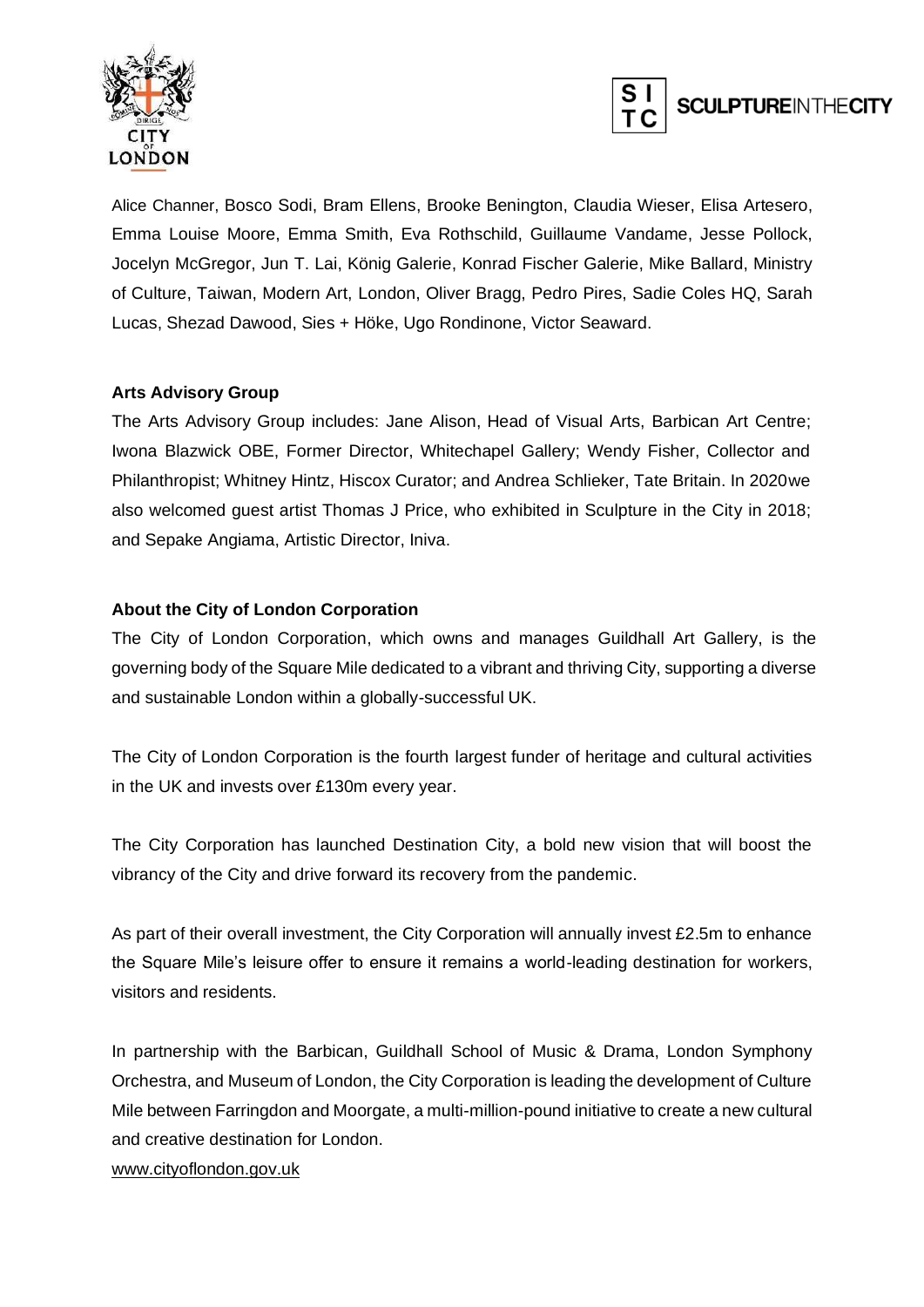



#### **About Lacuna**

Lacuna is a creative agency led by Stella Ioannou, Artistic Director of Sculpturein the City. Stella has been involved with Sculpture in the City from its inception, tasked in November 2010 to showcase contemporary sculpture in the City Cluster. The original request for one work resulted in four sculptures being exhibited in June 2011 and the project has grown from strength to strength since then. A trained architect, Stella was determined from the beginning that each artwork is displayed in dialogue with the contemporary architecture and the unique urban environment. Stella is a member of the City of London Culture & Commerce Taskforce and a member of the Worshipful Company of Architects.

Among many, her professional posts include member of the City Arts Initiative, juror of international sculpture projects (POLDRA in Viseu, Portugal, 2016 - present; M17 in Kiev, Ukraine, 2018).

Lacuna is also curating the public art programme at Paddington Square, a new urban precinct developed by Sellar/GWD Properties and designed by the Renzo Piano BuildingWorkshop (launching 2023).

[http://lacuna-projects.com](http://lacuna-projects.com/)

#### **Partner Listings**



Aviva is the UK's leading Insurance, Wealth & Retirement business and across our core markets of the UK, Ireland and Canada, we have 18 million customers. We exist to be with people when it really matters, throughout their lives – to help them make the most of life. We have been taking care of people for more than 320 years, in line with our purpose of being 'with you today, for a better tomorrow'.

Aviva is invested in our people, our customers, our communities and our planet. In 2020, we paid £30.6 billion in claims and benefits to our customers. We are a Living Wage and Living Hours employer and provides market-leading benefits for our people, including flexible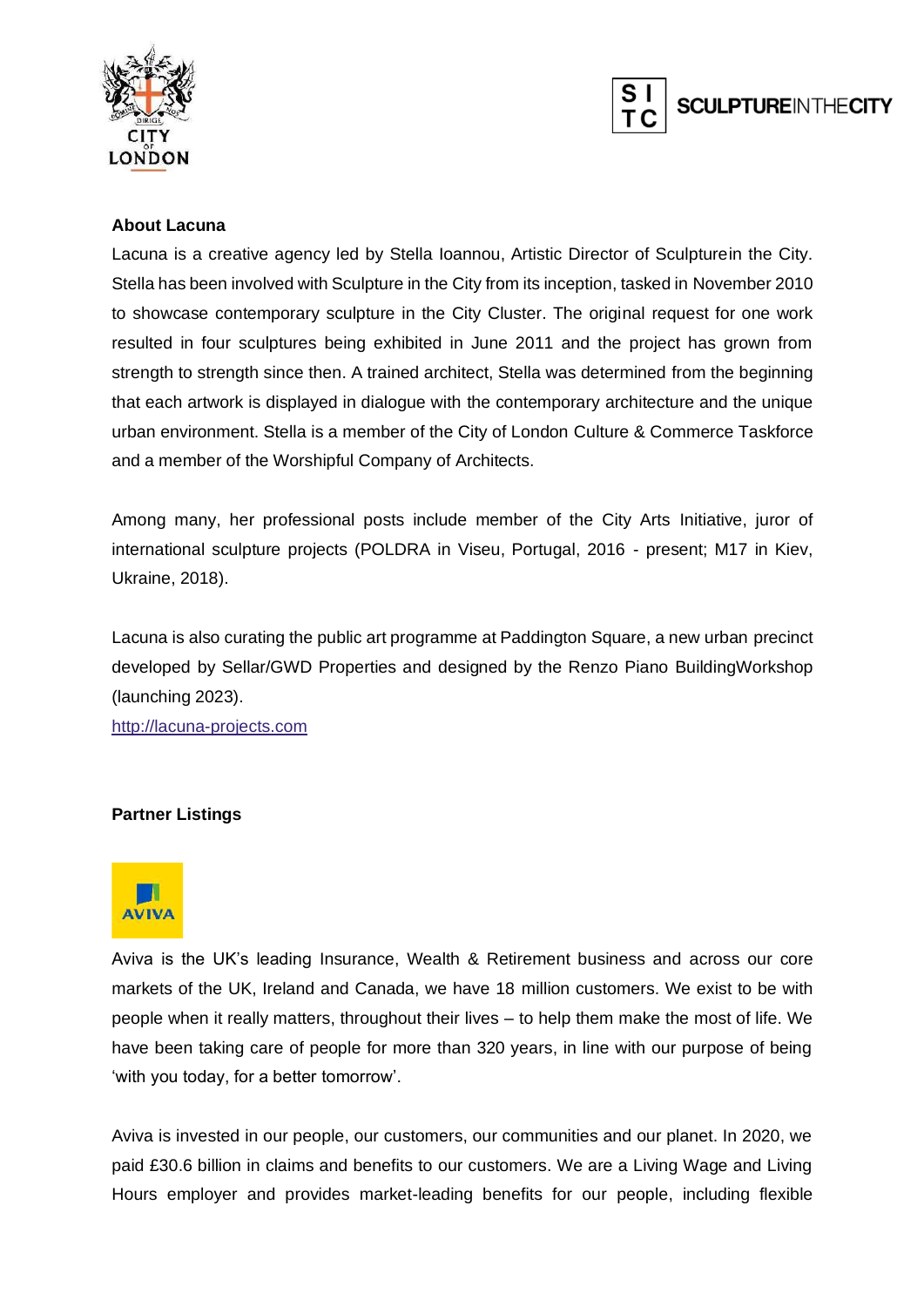



working, paid carers leave and equal parental leave. In 2021, we announced our plan to become a Net Zero carbon emissions company by 2040, the most demanding target of any major insurance company in the world.

For more details on what we do, our business and how we help our customers, visit:

[www.aviva.com/about-us](http://www.aviva.com/about-us)

## Bloomberg

Bloomberg, the global business and financial information and news leader, gives influential decision makers a critical edge by connecting them to a dynamic network of information, people and ideas. The company's strength – delivering data, news and analytics through innovative technology, quickly and accurately – is at the core of the Bloomberg Terminal. Bloomberg's enterprise solutions build on the company's core strength: leveraging technology to allow customers to access, integrate, distribute and manage data and information across organisations more efficiently and effectively

#### About Bloomberg Connects

Bloomberg Connects hosts free digital guides from cultural organizations around the world. The app platform is part of Bloomberg Philanthropies' longstanding commitment to supporting digital innovation in the arts. Bloomberg Connects makes it easy to access and engage with arts and culture from mobile devices when visiting in person, or anytime from anywhere. With dynamic content exclusive to each partner organization, the app provides a range of features including video, audio, and text; expert commentary; and way-finding maps. Follow Bloomberg Connects on [Instagram,](https://www.instagram.com/bloombergconnects/) [Facebook,](https://www.facebook.com/BloombergConnects) and [Twitter](https://twitter.com/bbgconnects?ref_src=twsrc%5Egoogle%7Ctwcamp%5Eserp%7Ctwgr%5Eauthor) for updates on new guide launches, exhibit highlights, and more.

### **Brookfield Properties**

Brookfield Properties is a fully-integrated, global real estate services company, providing industry-leading portfolio management and development capabilities across the real estate investment strategies of Brookfield Asset Management — a global alternative asset manager with over \$365 billion in AUM.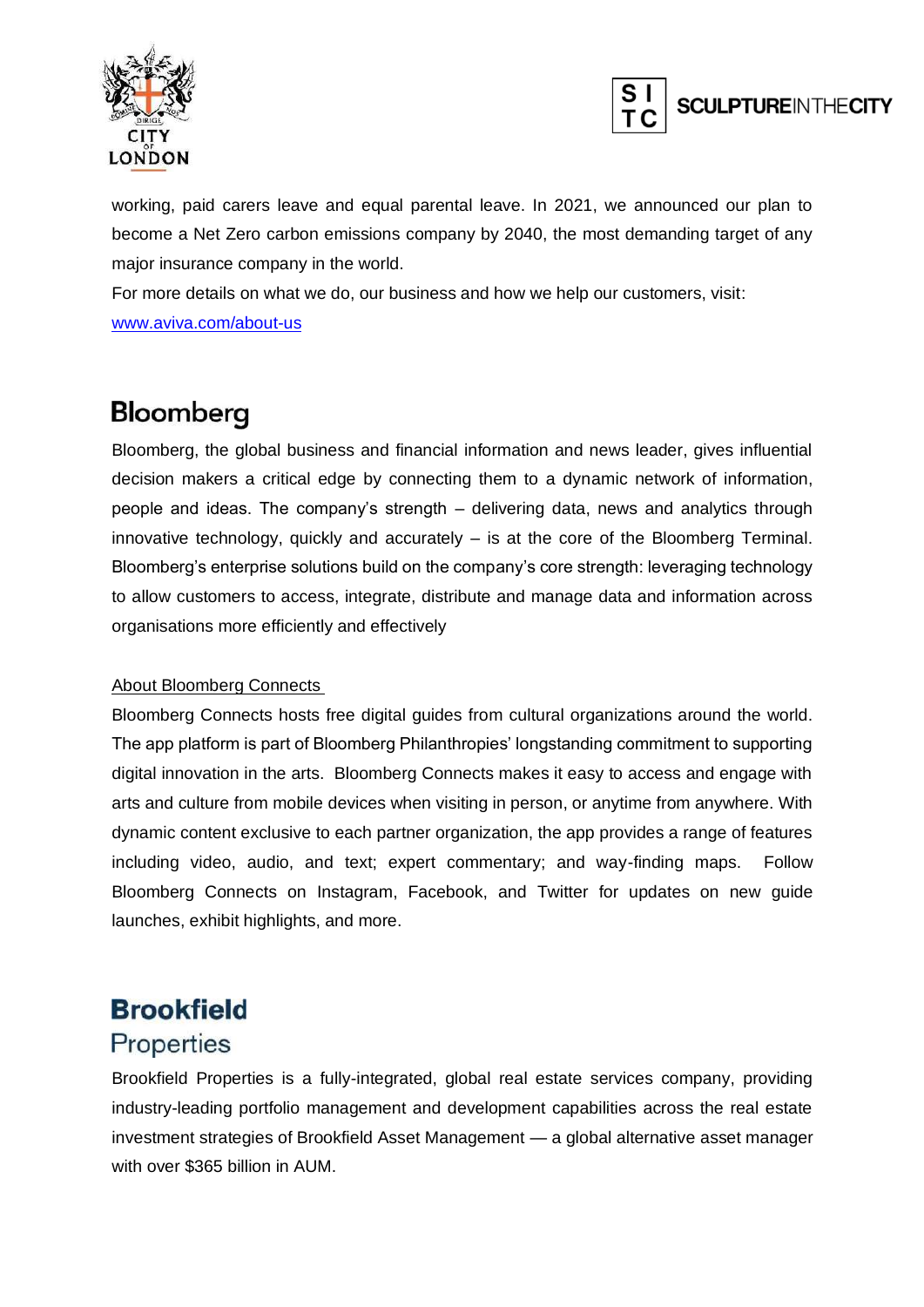



Brookfield Properties develops and manages premier real estate with a focus on maximizing the tenant experience in addition to the investment and operational performance of the asset. We also focus on integrating leading-edge real estate technologies which enables us to be at the forefront of innovation and sustainability – benefiting not only our tenants, residents and business partners, but also the communities in which we operate.

For more information about our approach to operating and developing best-in-class real estate, please visit brookfieldproperties.com.



C C Land is a long-term investor with a strong acumen of value accretion and sustainable growth. Their aim is to create long-term capital growth by investing in properties that deliver positive returns. Headquartered in Hong Kong and listed on the Main Board of the Hong Kong Stock Exchange, C C Land is a discerning investor in, and developer of premium properties in key gateway international cities such as London.

The group has made significant inroads into the UK property market in 2017 with three significant acquisitions in London: "One Kingdom Street", an office building in London's Paddington (January 2017), "The Leadenhall Building", also known as the "Cheesegrater", an iconic and award-winning building situated in the City, London's prime financial and insurance district (May 2017), and "Nine Elms Square", a distinctive development on London's Southbank set to be transformed into an iconic residential and business quarter (August 2017). In 2017 C C Land also established a UK subsidiary office to advise and help fulfil the group's aim of becoming a first class developer and landlord in the UK market.

In 2019 C C Land has teamed up with MARK (formerly Meyer Bergman) and committed £182m for the joint development of "Whiteleys", a former shopping center, to deliver an enhanced retail experience, a sophisticated residential development and new leisure facilities to the heart of London Bayswater.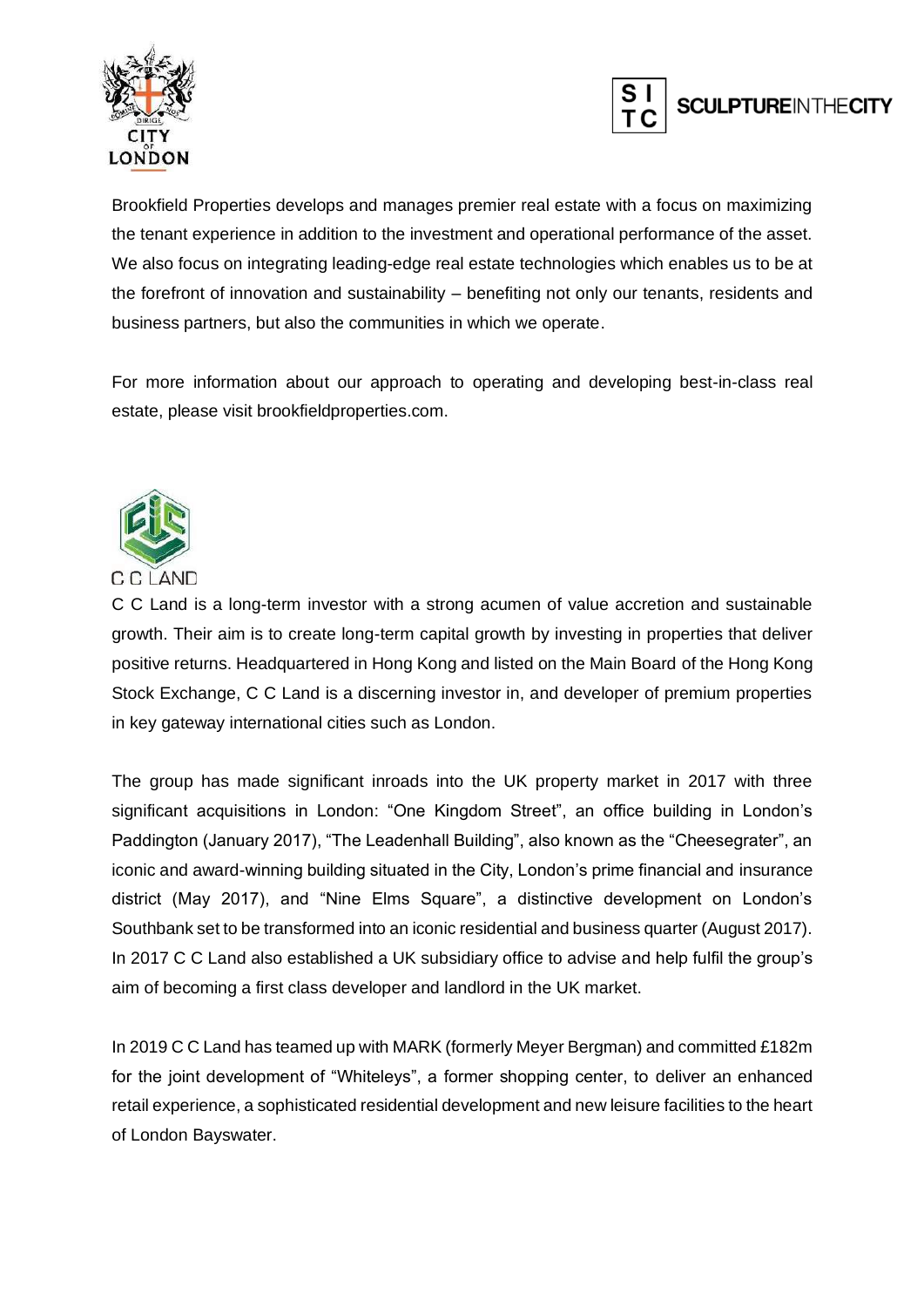





Hiscox's love of art gets into everything we do: not only do we insure it, we also collect, sponsor and promote it. We also insure homes and contents (including fine art, high-value cars, and other valuable assets and collectibles) and the liabilities and property risks of small professional businesses and events. For more information, visit www.hiscox.co.uk.

# LONDON & ORIENTAL

London & Oriental LLP is a direct Property Investor and an Asset & Development Management company established in 1995. London & Oriental LLP specialise in the development and refurbishment of core London commercial and residential property. L&O are the property advisor to Lai Sun Development Company Ltd on their UK property portfolio including the buildings recently consented at 107, 106 and100 Leadenhall Street. Lai Sun Development Ltd were established in Hong Kong in 1947 and were listed on the Hong Kong Stock Exchange in 1972. The Group has since evolved into a diversified conglomerate and its principal activities include property development and investment in both Hong Kong and mainland China including hotel operation and management. London is now a core market for Lai Sun Development and its property subsidiary Frontier Dragon Limited.

#### nuveen **REAL ESTATE**

Nuveen Real Estate is one of the largest investment managers in the world with \$152 billion of assets under management.

Managing a suite of funds and mandates, across both public and private investments, and spanning both debt and equity across diverse geographies and investment styles, we provide access to every aspect of real estate investing.

With over 85 years of real estate investing experience and more than 725 employees\* located across 30 cities throughout the United States, Europe and Asia Pacific, the platform offers unparalleled geographic reach, which is married with deep sector expertise.